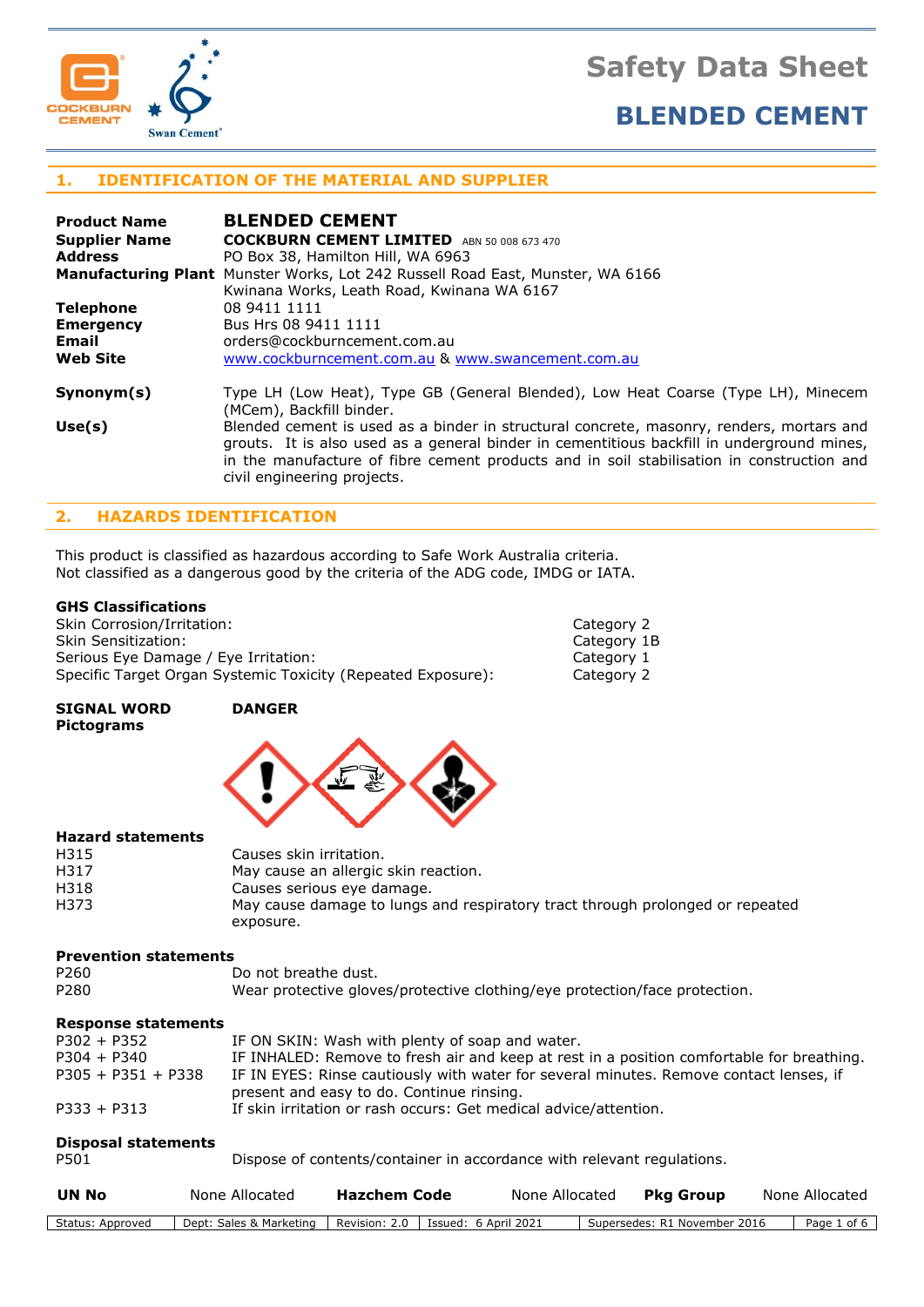

# **BLENDED CEMENT**

| <b>DG Class</b>                                                                                                                 | None Allocated                  | <b>Subsidiary Risk(s)</b>                                                                                                 | None Allocated                                                                 | <b>EPG</b>                                                                                | None Allocated |
|---------------------------------------------------------------------------------------------------------------------------------|---------------------------------|---------------------------------------------------------------------------------------------------------------------------|--------------------------------------------------------------------------------|-------------------------------------------------------------------------------------------|----------------|
| 3.                                                                                                                              |                                 | <b>COMPOSITION/INFORMATION ON INGREDIENTS</b>                                                                             |                                                                                |                                                                                           |                |
| <b>Ingredient</b><br>PORTLAND CEMENT CLINKER<br>*GROUND BLAST FURNACE SLAG<br>*LIMESTONE<br>*GYPSUM<br>CHROMIUM (VI) HEXAVALENT | *LIME KILN DUST (CALCIUM OXIDE) | Formula<br>Not Available<br>Not Available<br>CaCO <sub>3</sub><br>CaSO <sub>4</sub> 2H <sub>2</sub> O<br>CaO<br>$Cr^{6+}$ | Conc.<br>$< 80\%$<br>$0 - 70%$<br>$0 - 5%$<br>$3 - 8\%$<br>$0 - 10\%$<br>Trace | CAS No.<br>65997-15-1<br>65996-69-2<br>1317-65-3<br>10101-41-4<br>1317-78-8<br>18540-29-9 |                |

\*NOTE: Ingredient may contain crystalline silica (CAS No. 14808-60-7).

# **4. FIRST AID MEASURES**

- **Eye** Flush thoroughly with flowing water for at least 15 minutes and seek medical attention if symptoms persist. If wet cement is splashed into the eyes flush thoroughly with flowing water for 15 minutes and seek urgent medical attention. **Inhalation** Remove from dusty area to fresh air. If symptoms persist, seek medical attention. **Skin** Remove heavily contaminated clothing immediately. Wash off skin thoroughly with water. A shower may be required. Seek medical attention for persistant irritation or burning of the skin **Ingestion** Rinse mouth and lips with water. Do not induce vomiting. Give water to drink to dilute stomach contents. If symptoms persist, seek medical attention.
- Advice to Doctor Treat symptomatically.
- **First Aid Facilities** Eye wash station.

# **Additional Information - Aggravated Medical Conditions**

- **Inhalation** Over exposure resulting from prolonged and repeated inhalation of dust containing crystalline silica can cause bronchitis, silicosis (scarring of the lung.) It may also increase the risk of scleroderma (a disease affecting the connective tissue of the skin, joints, blood vessels and internal organs) and lung cancer. Epidemiological studies have shown that smoking increases the risk of bronchitis, silicosis (scaring of the lung) and lung cancer in persons exposed to crystalline silica.
- **Skin** Prolonged and repeated skin contact with cement in wet concrete, mortars and slurries may result in irritant dermatitis or alkaline burns.
- **Eye I**rritating to the eye. If wet cement is splashed into the eye alkaline burns can cause permanent damage.

# **5. FIRE FIGHTING**

| Flammability              | Non-flammable. Does not support combustion of other materials.        |
|---------------------------|-----------------------------------------------------------------------|
| <b>Fire and Explosion</b> | No fire or explosion hazard exists.                                   |
| Extinguishing             | Non-flammable; use suitable extinguishing agent for surrounding fire. |
| <b>Hazchem Code</b>       | None.                                                                 |
|                           |                                                                       |

# **6. ACCIDENTAL RELEASE MEASURES**

Status: Approved Dept: Sales & Marketing | Revision: 2.0 | Issued: 6 April 2021 | Supersedes: R1 November 2016 | Page 2 of 6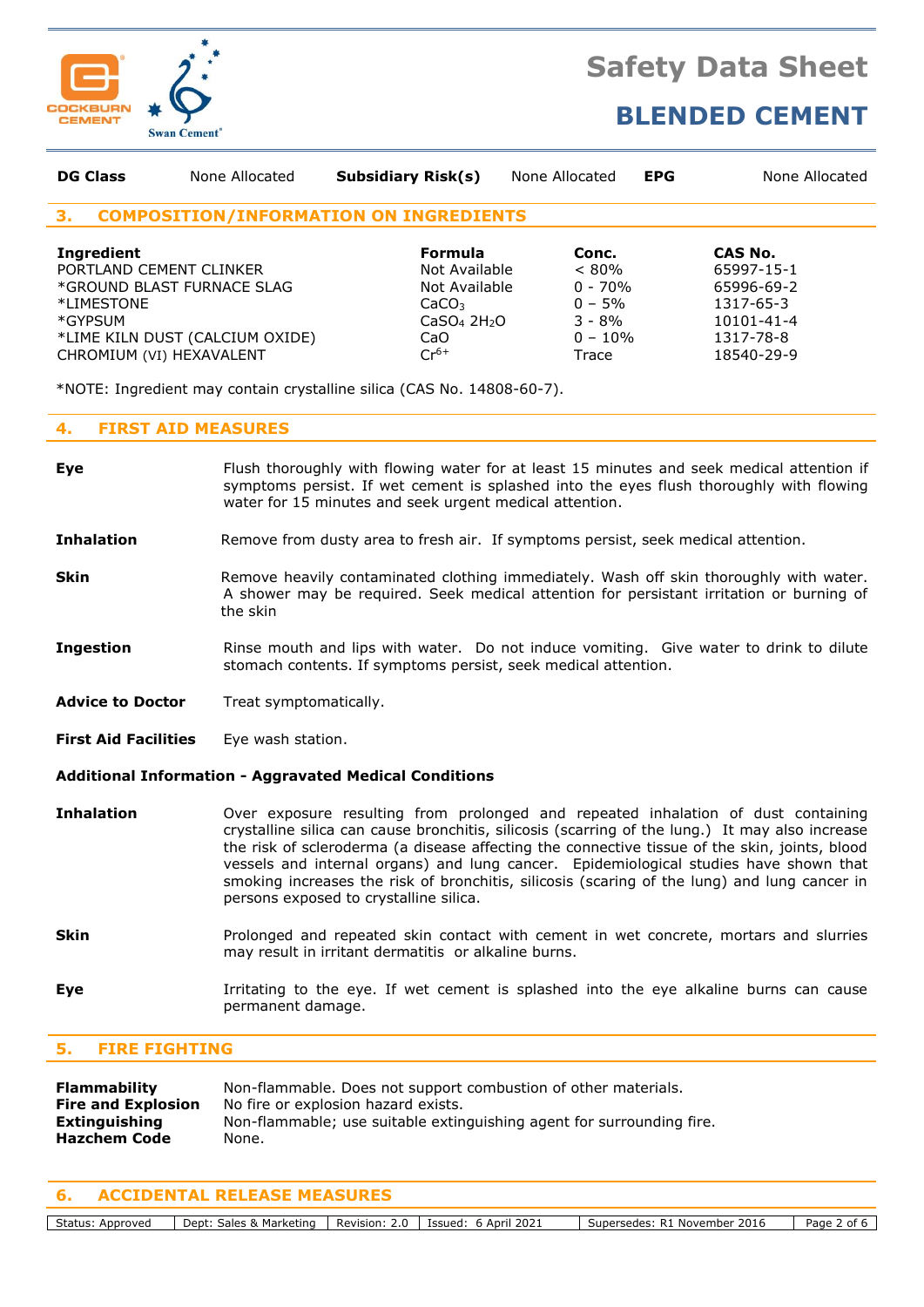

| <b>Spillage</b>                       | If spilt (bulk), contact emergency services if appropriate. Wear dust-proof goggles,<br>PVC/rubber gloves, a Class P2 respirator (where an inhalation risk exists), coveralls and<br>rubber boots. Clear area of all unprotected personnel. Prevent spill entering drains or<br>waterways. Collect and place in sealable containers for disposal or reuse. Avoid<br>generating dust. |
|---------------------------------------|--------------------------------------------------------------------------------------------------------------------------------------------------------------------------------------------------------------------------------------------------------------------------------------------------------------------------------------------------------------------------------------|
| <b>Emergency</b><br><b>Procedures</b> | Follow safety requirements for personal protection under Section 8 Exposure<br>Controls/Personal Protection.                                                                                                                                                                                                                                                                         |
| <b>UANDI TNC AND STODACE</b>          |                                                                                                                                                                                                                                                                                                                                                                                      |

### **7. HANDLING AND STORAGE**

- **Storage** Store off the floor in the original bags in a cool, dry, well ventilated area, removed from excessive moisture and heat. Ensure packages are adequately labelled, protected from physical damage and sealed when not in use.
- **Handling** Before use carefully read the product label. Use of safe work practices are recommended to avoid eye or skin contact and inhalation. Observe good personal hygiene, including washing hands before eating. Prohibit eating, drinking, and smoking in contaminated areas.

| Property/            | Refer to Section 13. |
|----------------------|----------------------|
| <b>Environmental</b> |                      |

# **8. EXPOSURE CONTROLS/PERSONAL PROTECTION**

| <b>Ventilation</b>                  | Do not inhale dust/powder. Use with adequate ventilation. Where a dust inhalation<br>hazard exists, mechanical extraction ventilation is recommended. Maintain dust levels<br>below the recommended exposure standard.                                                                                                                                                                                                                                                                                         |
|-------------------------------------|----------------------------------------------------------------------------------------------------------------------------------------------------------------------------------------------------------------------------------------------------------------------------------------------------------------------------------------------------------------------------------------------------------------------------------------------------------------------------------------------------------------|
| <b>Exposure</b><br><b>Standards</b> | CALCIUM CARBONATE (1317-65-3)<br>ES-TWA: 10mg/m <sup>3</sup> (Respirable Dust)<br>CHROMIUM (VI) HEXAVALENT (18540-29-9)<br>ES-TWA: 0.05 mg/m <sup>3</sup> (Chromium VI compounds)<br>GYPSUM (10101-41-4)<br>ES-TWA: 10 mg/m <sup>3</sup> (Respirable Dust)<br>PORTLAND CEMENT (65997-15-1)<br>ES-TWA: 10 mg/m <sup>3</sup> (Respirable Dust)<br>SILICA, CRYSTALLINE - QUARTZ (14808-60-7)<br>ES-TWA: $0.05 \text{ mg/m}^3$ (Respirable Dust).<br>Under Model WHS Law adopted in most Australian jurisdictions. |
| <b>PPE</b>                          | Wear dust-proof goggles and rubber or PVC gloves. Where an inhalation risk exists, wear<br>a Class P2 respirator. If there is potential for prolonged and/or excessive skin contact,<br>wear coveralls. At high dust levels, wear a Class P3 respirator or a Powered Air Purifying<br>Respirator (PAPR) with Class P3 filter.                                                                                                                                                                                  |



**9. PHYSICAL AND CHEMICAL PROPERTIES**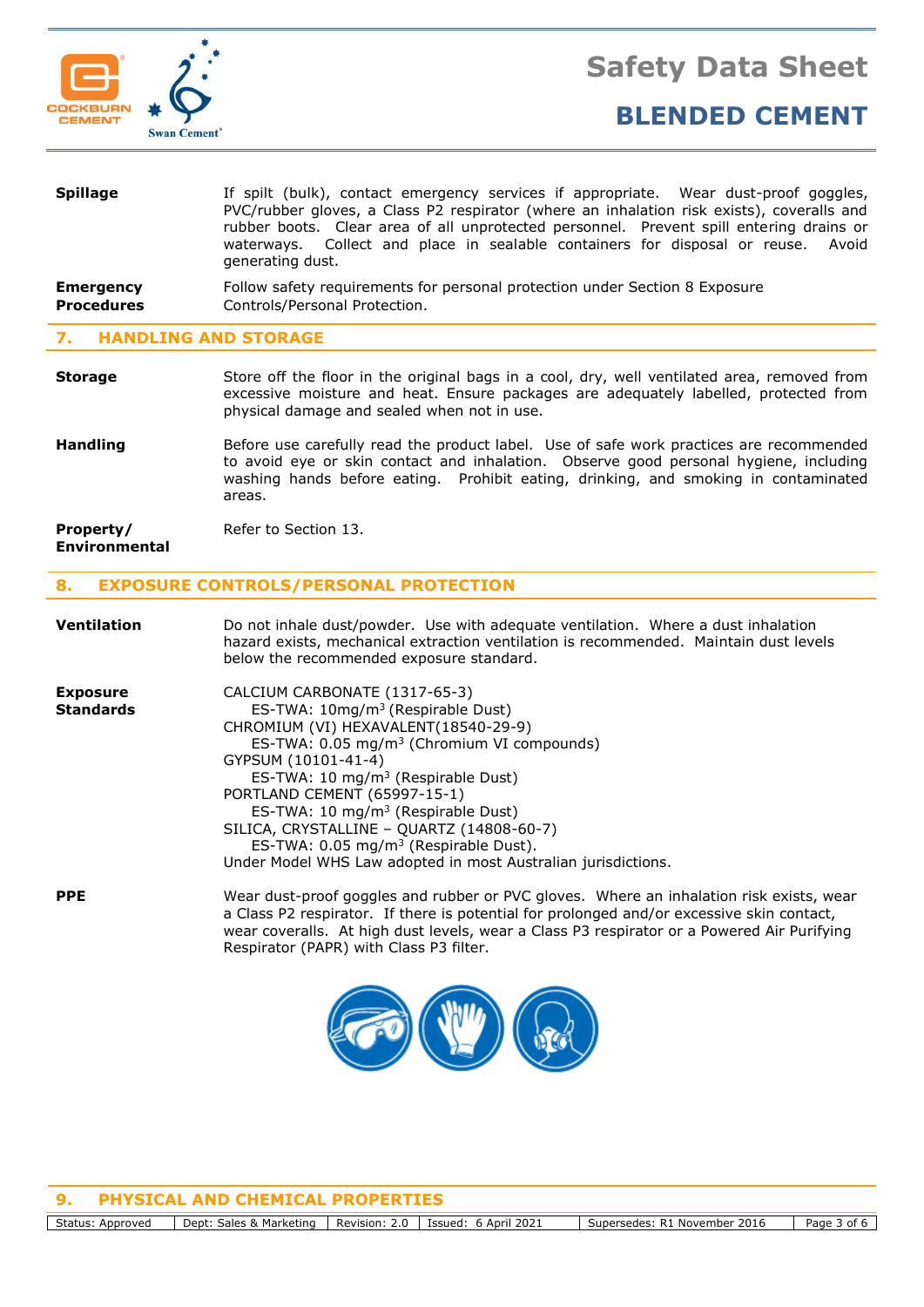



**BLENDED CEMENT**

| <b>Appearance</b>       | Fine powder ranging in<br>colour from grey to off-white             | Solubility (water)           | Slight, hardens on<br>mixing with water |
|-------------------------|---------------------------------------------------------------------|------------------------------|-----------------------------------------|
| Odour                   | <b>Odourless</b>                                                    | <b>Specific Gravity</b>      | 2.5 to 3.2                              |
| pH                      | Approximately 12 (Alkaline)                                         | % Volatiles                  | Not Available                           |
| <b>Vapour Pressure</b>  | Not Available                                                       | <b>Flammability</b>          | Non Flammable                           |
| <b>Vapour Density</b>   | Not Available                                                       | <b>Flash Point</b>           | Not Relevant                            |
| <b>Boiling Point</b>    | Not Available                                                       | <b>Upper Explosion Limit</b> | Not Relevant                            |
| <b>Melting Point</b>    | $>1200^{\circ}$ C                                                   | <b>Lower Explosion Limit</b> | Not Relevant                            |
| <b>Evaporation Rate</b> | Not Available                                                       | Autoignition                 | Not Available                           |
|                         |                                                                     | <b>Temperature</b>           |                                         |
| <b>Bulk Density</b>     | 1000 - 1600 kg/m3                                                   |                              |                                         |
| <b>Particle Size</b>    | 10 - 30% of particles are $<$ 7 $\mu$ m, ie in the respirable range |                              |                                         |
|                         |                                                                     |                              |                                         |

# **10. STABILITY AND REACTIVITY**

| <b>Chemical Stability</b>                        | Chemically Stable                                                                                                                                                                        |
|--------------------------------------------------|------------------------------------------------------------------------------------------------------------------------------------------------------------------------------------------|
| <b>Conditions to Avoid</b> Keep free of moisture |                                                                                                                                                                                          |
| <b>Incompatible</b><br><b>Materials</b>          | Incompatible with oxidising agents (e.g. hypochlorites), ethanol, acids (e.g. hydrofluoric<br>acid)<br>and interhalogens (e.g. chlorine trifluoride). Water contact may increase product |
|                                                  |                                                                                                                                                                                          |
| <b>Decomposition</b><br><b>Products</b>          | Unlikely to evolve toxic gases when heated to decomposition.                                                                                                                             |

#### **Hazardous Reactions** None

#### **11. TOXICOLOGICAL INFORMATION**

| <b>Acute Toxicity</b> |  | No known toxicity data available for this product. |  |
|-----------------------|--|----------------------------------------------------|--|
|-----------------------|--|----------------------------------------------------|--|

- Eye **Eye** Irritant upon contact with powder/dust. Over exposure may result in pain, redness, corneal burns, and ulceration with possible permanent damage.
- **Inhalation** Slightly corrosive. Irritating to the respiratory system, causing coughing and sneezing. Over exposure may result in severe mucous membrane irritation and bronchitis. Hexavalent chromium is reported to cause respiratory sensitisation, however due to the trace amount present, a hazard is not anticipated under normal conditions of use. Crystalline silica can cause silicosis (lung disease) with chronic over exposure, however due to low levels present and product application, adverse health effects are not anticipated.
- **Skin** Irritating to the skin. Prolonged and repeated contact with powder or wetted form may result in skin rash, dermatitis, and sensitisation.
- **Ingestion** Slightly corrosive. Ingestion may result in burns to the mouth and throat, with vomiting and abdominal pain. Due to product form, ingestion is not considered a likely exposure route.
- **Mutagenicity** Insufficient data available for this product to classify as a mutagen.
- **Carcinogenicity** Blended Cement is not classified as a carcinogen by NOHSC. Crystalline silica and hexavalent chromium compounds are classified as carcinogenic to humans (IARC Group 1), however due to low levels present and product application, the criteria for classification is not met.

### **12. ECOLOGICAL INFORMATION**

Status: Approved | Dept: Sales & Marketing | Revision: 2.0 | Issued: 6 April 2021 | Supersedes: R1 November 2016 | Page 4 of 6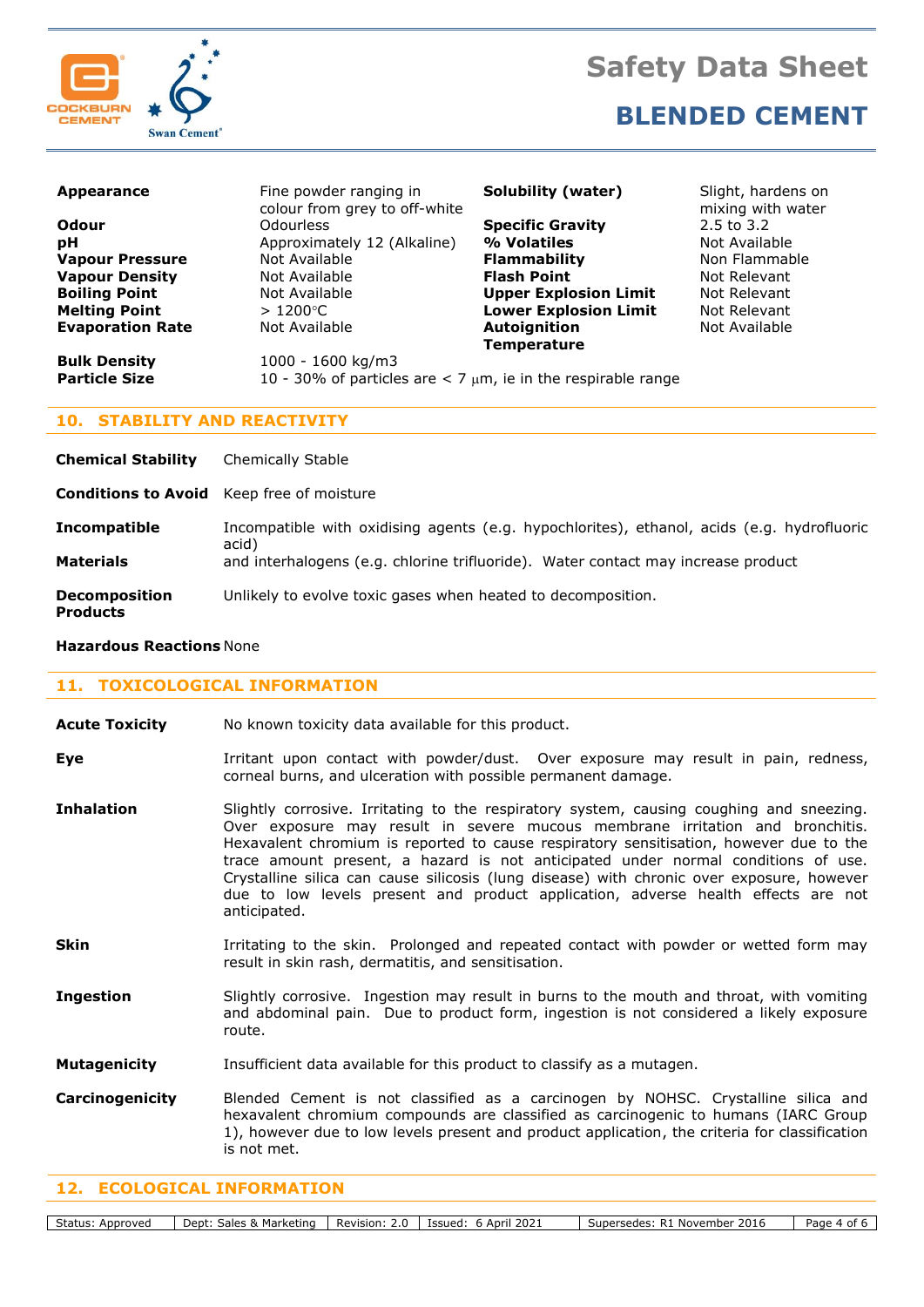



| <b>Toxicity</b>                                  | Product forms an alkaline slurry when mixed with water. This product is non-toxic to<br>aquatic life forms when present in cured solid form. |
|--------------------------------------------------|----------------------------------------------------------------------------------------------------------------------------------------------|
| <b>Persistence &amp;</b><br><b>Degradability</b> | Product is persistent and would have a low degradability.                                                                                    |
| Mobility in soil                                 | A low mobility would be expected in a landfill situation.                                                                                    |

# **13. DISPOSAL CONSIDERATIONS**

**Waste Disposal** Reuse or recycle where possible. Alternatively, ensure product is covered with moist soil to prevent dust generation and dispose of to an approved landfill site. Contact the manufacturer for additional information.

**Legislation** Dispose of in accordance with relevant local legislation. Keep out of sewer and stormwater drains.

# **14. TRANSPORT INFORMATION**

Only classified as a dangerous good when transported by air (ADG Code).

Transport is by rail or road in bulk or bag form.

Drivers of trucks transporting bagged product should ensure that the bags are properly restrained.

# **IATA (INTERNATIONAL AIR TRANSPORT ASSOCIATION)**

| <b>Shipping Name</b> | None Allocated |                           |                |                  |                |
|----------------------|----------------|---------------------------|----------------|------------------|----------------|
| UN No                | None Allocated | <b>Hazchem Code</b>       | None Allocated | <b>Pka Group</b> | None Allocated |
| <b>DG Class</b>      | None Allocated | <b>Subsidiary Risk(s)</b> | None Allocated | EPG              | None Allocated |

# **15. REGULATORY INFORMATION**

| <b>Poison</b>   | A poison schedule number has not been allocated to this product using the criteria in the |
|-----------------|-------------------------------------------------------------------------------------------|
| <b>Schedule</b> | Standard for the Uniform Scheduling of Drugs and Poisons (SUSDP).                         |
| <b>AICS</b>     | All chemicals listed on the Australian Inventory of Chemical Substances (AICS).           |

# **16. OTHER INFORMATION**

**Additional** CEMENT CONTACT DERMATITIS: Individuals using wet cement, mortar, grout, or concrete **Information** could be at risk of developing cement dermatitis. Symptoms of exposure include itchy, tender, swollen, hot, cracked, or blistering skin with the potential for sensitisation. The dermatitis is due to the presence of soluble (hexavalent) chromium.

> IARC – GROUP 1 – PROVEN HUMAN CARCINOGEN. This product contains an ingredient for which there is sufficient evidence to have been classified by the International Agency for Research into Cancer as a human carcinogen. The use of products known to be human carcinogens should be strictly monitored and controlled.

> RESPIRATORS: In general, the use of respirators should be limited and engineering controls employed to avoid exposure. If respiratory equipment must be worn ensure correct respirator selection and training is undertaken. Remember that some respirators may be extremely uncomfortable when used for long periods. The use of air powered or air supplied respirators should be considered where prolonged or repeated use is necessary.